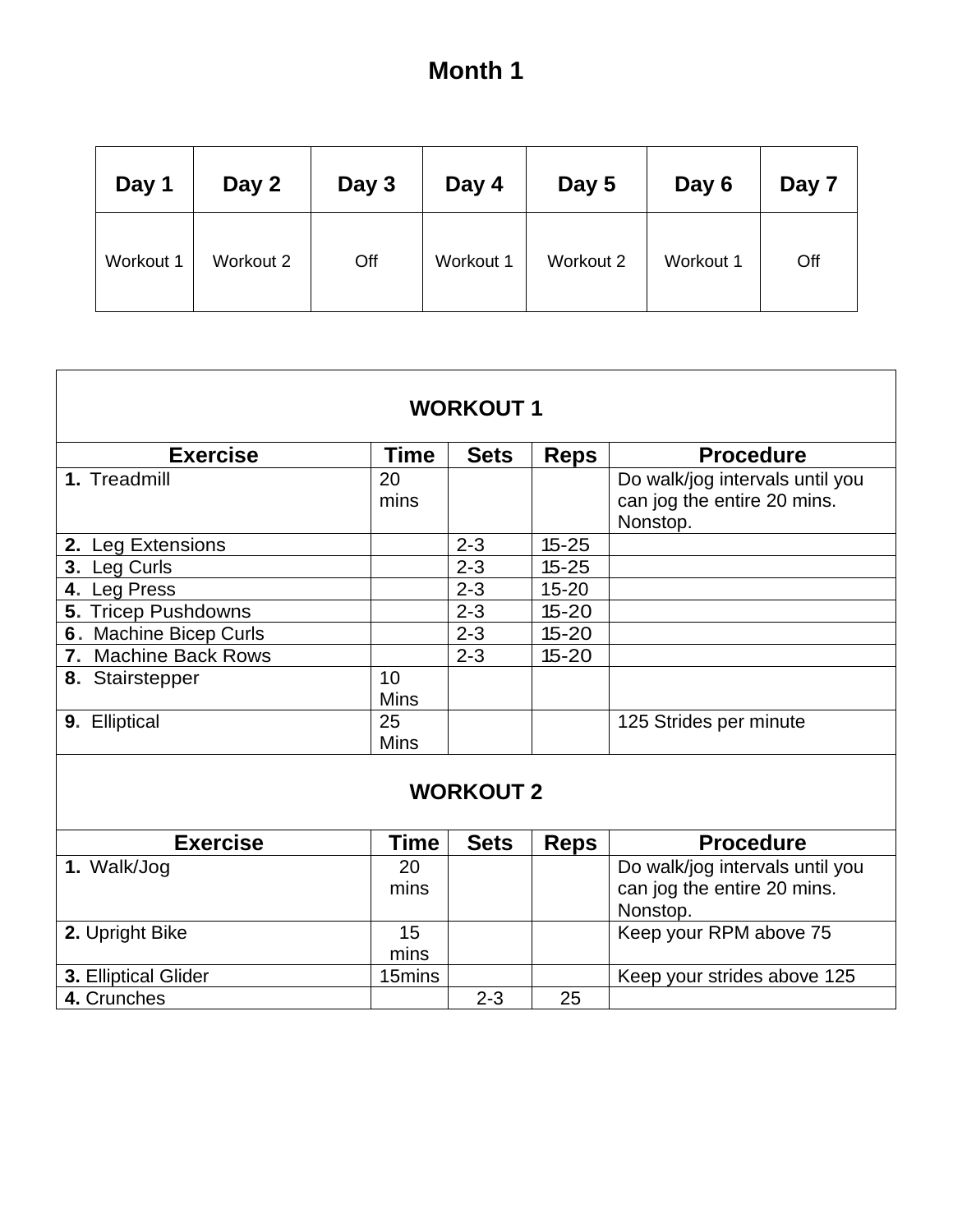## **Month 2**

| Day 1     | Day 2     | Day 3 | Day 4     | Day 5     | Day 6     | Day 7 |
|-----------|-----------|-------|-----------|-----------|-----------|-------|
| Workout 1 | Workout 2 | Off   | Workout 1 | Workout 2 | Workout 1 | Off   |

| <b>Exercise</b>        | Time        | <b>Sets</b> | <b>Reps</b> | <b>Procedure</b>                |  |  |
|------------------------|-------------|-------------|-------------|---------------------------------|--|--|
| 1. Treadmill           | 20          |             |             | Do walk/jog intervals until you |  |  |
|                        | mins        |             |             | can jog the entire 20 mins.     |  |  |
|                        |             |             |             | Nonstop.                        |  |  |
| 2. Leg Extensions      |             | $2 - 3$     | $15 - 25$   |                                 |  |  |
| 3. Leg Curls           |             | $2 - 3$     | $15 - 25$   |                                 |  |  |
| 4. Leg Press           |             | $2 - 3$     | $15 - 20$   |                                 |  |  |
| 5. Tricep Pushdowns    |             | $2 - 3$     | $15 - 20$   |                                 |  |  |
| 6. Machine Bicep Curls |             | $2 - 3$     | $15 - 20$   |                                 |  |  |
| 7. Machine Back Rows   |             | $2 - 3$     | $15 - 20$   |                                 |  |  |
| 8. Stairstepper        | 10          |             |             |                                 |  |  |
|                        | <b>Mins</b> |             |             |                                 |  |  |
| 9. Elliptical          | 25          |             |             | 125 Strides per minute          |  |  |
|                        | <b>Mins</b> |             |             |                                 |  |  |
|                        |             |             |             |                                 |  |  |
| <b>WORKOUT 2</b>       |             |             |             |                                 |  |  |
|                        |             |             |             |                                 |  |  |

| <b>Exercise</b>      | Time   | <b>Sets</b> | <b>Reps</b> | <b>Procedure</b>                |
|----------------------|--------|-------------|-------------|---------------------------------|
| 1. Treadmill         | 20     |             |             | Do walk/jog intervals until you |
|                      | mins   |             |             | can jog the entire 20 mins.     |
|                      |        |             |             | Nonstop.                        |
| 2. Upright Bike      | 15     |             |             | Keep your RPM above 75          |
|                      | mins   |             |             |                                 |
| 3. Stairstepper      | 10     |             |             |                                 |
|                      | mins   |             |             |                                 |
| 4. Elliptical Glider | 5 mins |             |             | Keep your strides above 125     |
| 5. Treadmill         | 5 mins |             |             | Do walk/jog intervals until you |
|                      |        |             |             | can jog the entire 5 mins.      |
|                      |        |             |             | Nonstop.                        |